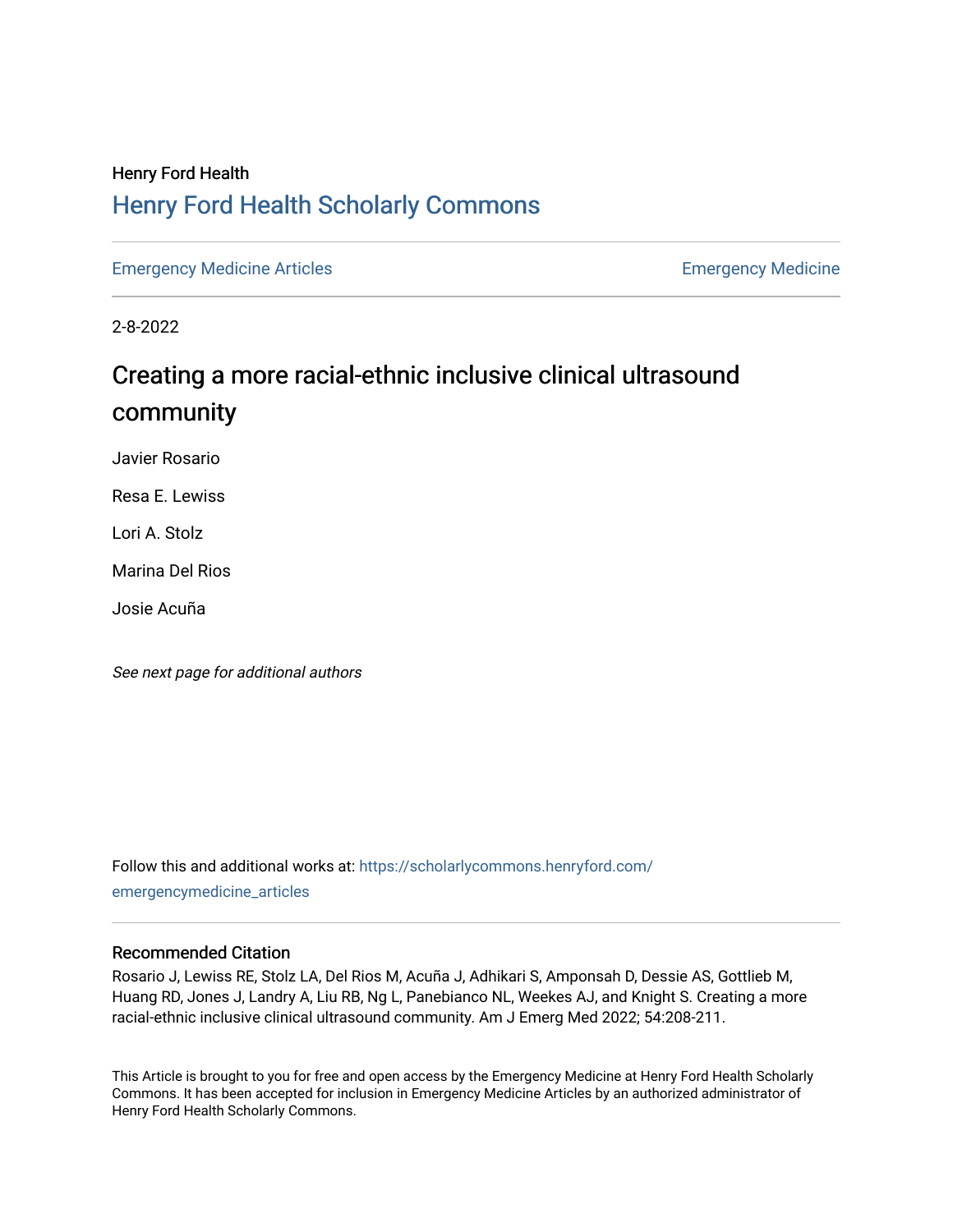### Authors

Javier Rosario, Resa E. Lewiss, Lori A. Stolz, Marina Del Rios, Josie Acuña, Srikar Adhikari, David Amponsah, Almaz S. Dessie, Michael Gottlieb, Robert D. Huang, Jodi Jones, Adaira Landry, Rachel B. Liu, Lorraine Ng, Nova L. Panebianco, Anthony J. Weekes, and Starr Knight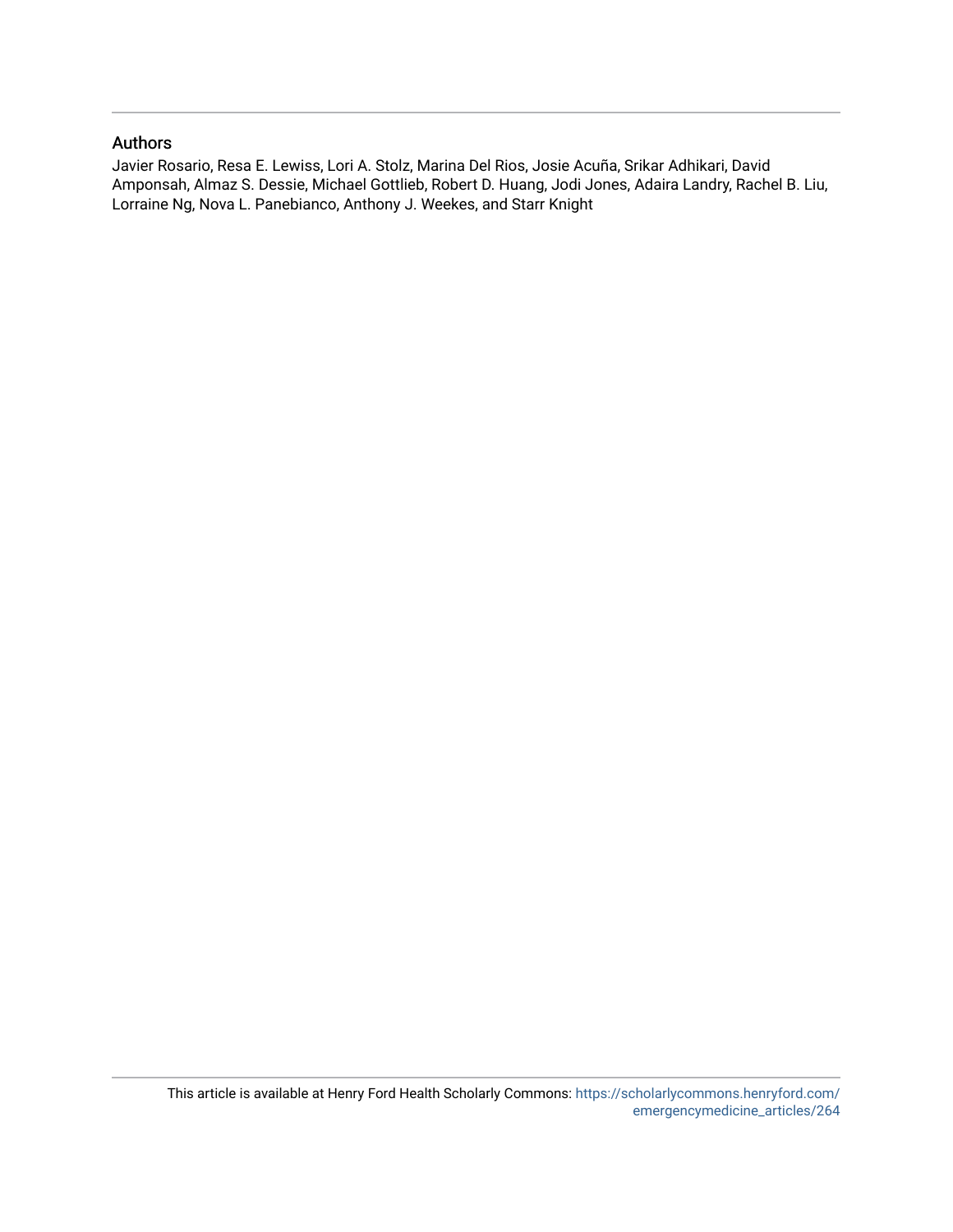Contents lists available at ScienceDirect



American Journal of Emergency Medicine

journal homepage: <www.elsevier.com/locate/ajem>

## Creating a more racial-ethnic inclusive clinical ultrasound community



Javier Rosario, MD <sup>a,\*</sup>, Resa E. Lewiss, MD <sup>b</sup>, Lori A. Stolz, MD <sup>c</sup>, Marina Del Rios, MD, MS <sup>d</sup>, Josie Acu<del>ña, M</del>D <sup>e</sup>, Srikar Adhikari, MD, MS  $\rm^e$ , David Amponsah, MD  $\rm^f$ , Almaz S. Dessie, MD  $\rm^g$ , Michael Gottlieb, MD  $\rm^h$ , Robert D. Huang, MD<sup>i</sup>, Jodi Jones, MD<sup>j</sup>, Adaira Landry, MD<sup>k</sup>, Rachel B. Liu, MD<sup>1</sup>, Lorraine Ng, MD<sup>g</sup>, Nova L. Panebianco, MD, MPH  $^{\rm m}$ , Anthony J. Weekes, MD, MSc  $^{\rm n}$ , Starr Knight, MD  $^{\rm o}$ 

<sup>a</sup> University of Central Florida, Department of Emergency Medicine, Orlando, FL, United States of America

<sup>b</sup> Thomas Jefferson University, Department of Emergency Medicine, Philadelphia, PA, United States of America

<sup>c</sup> University of Cincinnati, Department of Emergency Medicine, Cincinnati, OH, United States of America

<sup>d</sup> University of Iowa, Department of Emergency Medicine, Iowa City, IA, United States of America

<sup>e</sup> University of Arizona, Department of Emergency Medicine, Tucson, AZ, United States of America

<sup>f</sup> Henry Ford Hospital, Department of Emergency Medicine, Detroit, MI, United States of America

<sup>g</sup> Columbia University Vagelos College of Physicians & Surgeons, Department of Emergency Medicine, New York, NY, United States of America

h Rush University Medical Center, Department of Emergency Medicine, Chicago, IL, United States of America

<sup>i</sup> University of Michigan Medical School, Department of Emergency Medicine, Ann Arbor, MI, United States of America

<sup>j</sup> UT Southwestern Medical Center, Department of Emergency Medicine, Dallas, TX, United States of America

k Harvard Medical School, Brigam and Women's Hospital, Department of Emergency Medicine, Boston, MA, United States of America

<sup>1</sup> Yale School of Medicine, Department of Emergency Medicine, New Haven, CT, United States of America

<sup>m</sup> University of Pennsylvania, Department of Emergency Medicine, Philadelphia, PA, United States of America

n Carolinas Medical Center at Atrium Health, Department of Emergency Medicine, Charlotte, NC, United States of America

<sup>o</sup> University of California San Francisco, Department of Emergency Medicine, San Francisco, CA

Amidst the coronavirus pandemic beginning in 2019 (SARS-CoV-2) and local government shutdowns, the realities of systemic racism have been brought to the forefront. America's history of systemic racism was a pre-existing condition for SARS-CoV-2, exemplified by the disproportionately high morbidity and mortality rates within Black, Indigenous, and Hispanic communities [[1](#page-4-0)]. Understanding that bias, stereotyping, and prejudice play an important role in healthcare disparities, the National Academy of Medicine stated that a key strategy to address these problems is to recruit more medical professionals from underrepresented racial and ethnic backgrounds [\[2,3\]](#page-4-0).

These national events have raised the question: What are our responsibilities as emergency physicians, educators, and leaders in the Clinical Ultrasound community to address systemic racism? The emergency medicine (EM) Clinical Ultrasound (CU) community has an opportunity to candidly identify, discuss, and react to examples of structural racism in the delivery of healthcare. We take this opportunity to amplify the voices of the unheard and direct our focus to our blind spots in order to better serve our communities and better support each other as colleagues.

Underrepresented minorities, defined as Blacks or African Americans, Hispanics or Latinos, American Indians or Alaskan Natives, Native Hawaiians, and other Pacific Islanders, comprise 33% of the US population [\[4\]](#page-4-0). The Association of American Medical Colleges (AAMC) defines being underrepresented in medicine (UiM) as those racial and ethnic populations that are underrepresented in the medical profession relative to their numbers in the general population [\[5\]](#page-4-0). A 2019 AAMC survey reported that 5% of practicing EM physicians identified as Black, 5.8% as Hispanic, and 0.3% as American Indian [[6](#page-4-0),[7](#page-4-0)]. The AAMC 2019–2020 Report on Residents: Number of Active MD Residents, by Race/Ethnicity data shows similar trends in the distribution for EM doctors in training ([Table 1](#page-3-0)) [[8](#page-4-0)]. In a study comparing faculty over a 26 year period, the AAMC found that representation worsened for Black and Hispanic faculty across specialties at the assistant, associate, and full professor levels [[9](#page-4-0)]. At the current rate, it would take nearly 1000 years for Black medical school faculty o reach the same percentage of African Americans in the general population [\[10](#page-4-0)].

8 AAMC Data & Reports, Report on Residents: Number of Active MD Residents, by Race/Ethnicity (Alone or In Combination) and GME Specialty. Washington, D.C. (Adapted and reproduced with permissions 08/19/2021).

Moreover, inadequate UiM representation at academic centers, especially in leadership and mentorship roles, has widespread effects upon faculty development, the overall success of the department, and perpetuates racial health disparities that directly impact underserved communities [\[11](#page-4-0)]. UiM faculty and residents who work in departments with limited racial and ethnic diversity are more likely to feel unsupported, isolated, and vulnerable to microaggressions [\[12,13\]](#page-4-0). Academic medical centers must recognize and rectify the historical and current impact of racism on communities of color by identifying inequities within the healthcare workforce.s. The EM CU community must do the same.

Corresponding author. E-mail address: [javirosariomd@gmail.com](mailto:javirosariomd@gmail.com) (J. Rosario).

<https://doi.org/10.1016/j.ajem.2022.02.015> 0735-6757/© 2022 Published by Elsevier Inc.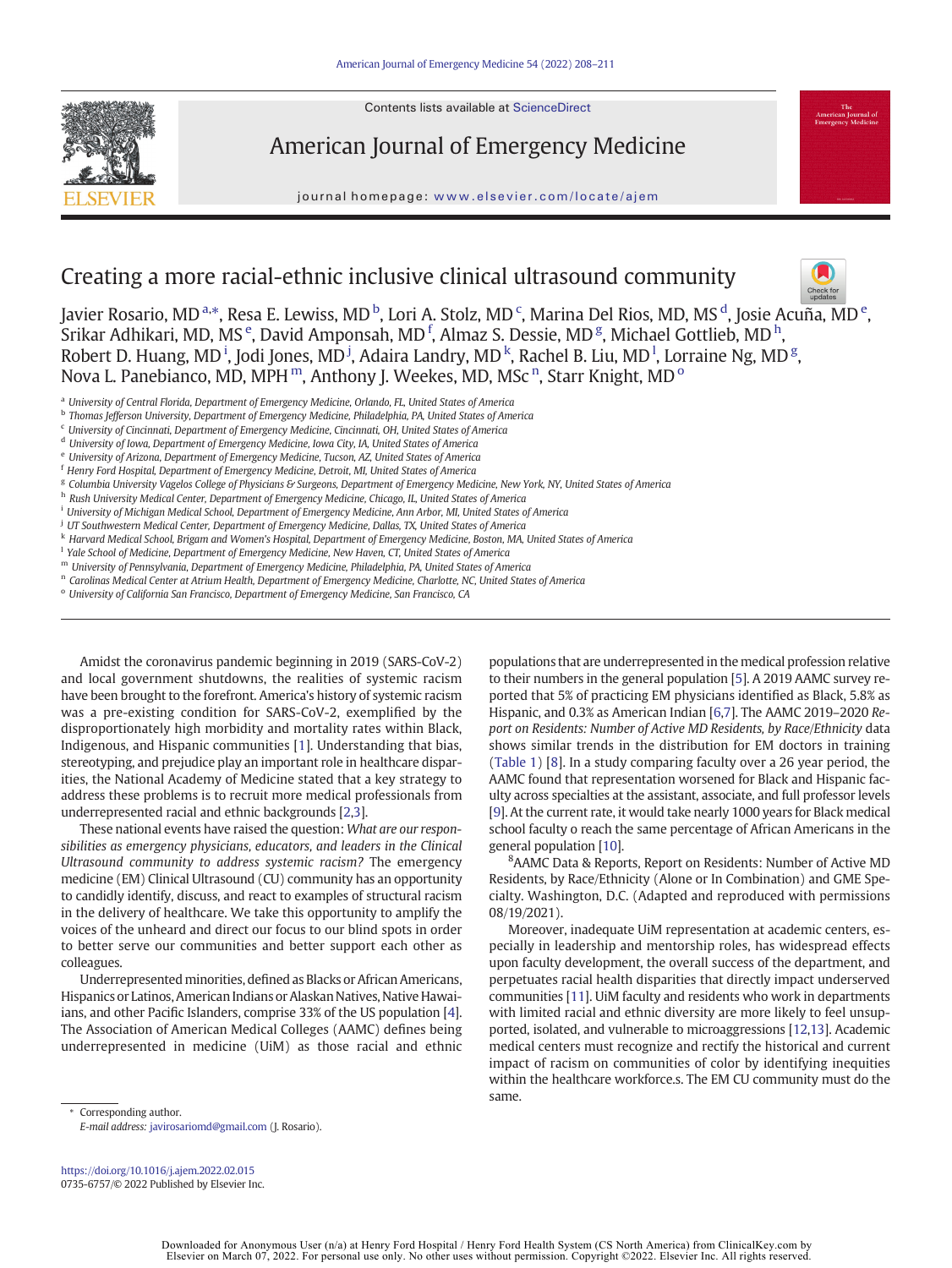#### <span id="page-3-0"></span>Table 1

Race/Ethnicity among Emergency Medicine residents in training

| White                                       | 67.6% |
|---------------------------------------------|-------|
| Black or African American                   | 5.9%  |
| Hispanic or Latino                          | 8.8%  |
| American Indian or Alaska Native            | 0.9%  |
| Native Hawaiian, and other Pacific Islander | 0.2%  |
| Asian                                       | 16%   |
|                                             |       |

Although no racial-ethnic data has been collected within the CU community, we are no exception to the problem of poor UiM faculty representation. The Emergency Ultrasound Section of the American College of Emergency Physicians (ACEP) was founded in 1996. Of 23 section chairs, none are UiM [[14\]](#page-4-0). The Academy of Emergency Ultrasound of the Society for Academic Emergency Medicine (SAEM) was founded in 2011. Of 11 presidents, none are UiM [\[15](#page-4-0)]. The Emergency Ultrasound Section of American Academy of Emergency Medicine (AAEM) was founded in 2017. Of 5 section chairs none are UiM [\[16\]](#page-4-0). This drastic underrepresentation in leadership highlights the need for more active and intentional implementation of strategies to increase diversity, and inclusion in the CU community.

Disparities in racial-ethnic representation are also present in CU journal editorial boards, authorship in high impact journal publications, and major conference speakers and organizers. The author groups for two of the most cited, high impact policies in Point of Care Ultrasonography and Advanced Clinical Ultrasound: the 2016 ACEP Ultrasound Guidelines and the 2014 ACEP Ultrasound Imaging Criteria Compendium are comprised of a mostly white author group [\[17,18\]](#page-4-0).

Change requires a multi-dimensional approach, targeting individual, institutional, and systemic action items. In Table 2, we recommend actions to mitigate racial and ethnic disparities within the CU community. It is our individual and group responsibility to cultivate an environment founded on equity and inclusivity, which fosters innovative work, improves patient care, and encourages diverse ideas.

CU leaders should leverage their privilege to sponsor, mentor, coach, and demand a more inclusive community [[19,20\]](#page-4-0). Conferences, webinars and podcasts should have policies preventing all white and all male panels [[21-23\]](#page-4-0). Racial-ethnic diverse educators can be powerful drivers of change and activism against racism, calling trainees including fellows, residents, medical students, and allied colleagues to action [[22\]](#page-4-0).

While we applaud the recent efforts by some journals that have encouraged equity research and have created special issues focusing on racial disparities and potential solutions, we must ensure better racial equity among editorial boards and increase research and publication opportunities for UiM colleagues [\[23](#page-4-0),[24\]](#page-4-0). We need to expand local and national representation while recommending, promoting, and sponsoring our UiM colleagues for leadership positions. Our community needs to remain open to collaboration and discussion, using every resource to learn how to best address these issues of bias and inequity as we encounter them daily. We must learn how to break the silence and be allies and upstanders for our UiM colleagues [\[25](#page-4-0)].

We recommend national CU organizations, such as the Society of Clinical Ultrasound Fellowships, ACEP, SAEM, and AAEM collect, analyze, and share data regarding UiM faculty and fellow representation in academic leadership, salary, promotion, awards, and speaking opportunities. Accessible and public data allows for adequate identification of racial inequalities and helps organize the steps needed to take corrective action.

The CU community is full of opportunities to create a more racialethnic inclusive community. We are not free of bias, and there is significant work to be done. The time is now to promote systemic change. The strategies we propose can serve as catalysts to cultivate a CU community founded on equity and inclusivity, which fosters innovative work, encourages diverse ideas, and improves patient care.

#### Table 2

|  | Strategies for increasing diversity, equity, and inclusion |  |  |  |
|--|------------------------------------------------------------|--|--|--|
|--|------------------------------------------------------------|--|--|--|

|                                              | trategies for increasing diversity, equity, and inclusion                                                                                                                                                               |  |  |  |
|----------------------------------------------|-------------------------------------------------------------------------------------------------------------------------------------------------------------------------------------------------------------------------|--|--|--|
| <b>Individual Actions:</b>                   |                                                                                                                                                                                                                         |  |  |  |
| Self-Assessment                              | Implicit Bias and Privilege assessments [26,27]:                                                                                                                                                                        |  |  |  |
|                                              | • To understand the lens through which one views the<br>world                                                                                                                                                           |  |  |  |
|                                              | • To recognize how this shapes the way that one inter-<br>acts with patients, learners, colleagues, friends, and<br>family<br>Diversity, Equity, and Inclusion (DEI) Training:                                          |  |  |  |
|                                              | • To learn to identify and respond to microaggressions<br>• To practice allyship and upstander skills                                                                                                                   |  |  |  |
| <b>Personal Commitment</b>                   | • Commit, as an individual to this work - it should mir-<br>ror the effort invested in other forms of continuing<br>education                                                                                           |  |  |  |
|                                              | • Recognize that these skills are of equal value to CU as<br>image acquisition and interpretation<br>• Attend local and national conferences on DEI                                                                     |  |  |  |
|                                              | • Participate in institutional coursework and personal<br>reading                                                                                                                                                       |  |  |  |
| <b>Institutional Actions:</b>                |                                                                                                                                                                                                                         |  |  |  |
| Recruitment                                  | • Integrate efforts to address disparities into all aspects<br>of recruitment, per LCME and ACGME Guidelines<br>[28, 29]                                                                                                |  |  |  |
|                                              | • Leverage your privilege and academic capital as a CU<br>leader in your department to promote inclusivity and<br>equity within your academic institution [29]<br>○ Awareness of faculty and fellow hires within the CU |  |  |  |
|                                              | division<br>○ Advocate for diversity by joining selection commit-<br>tees                                                                                                                                               |  |  |  |
| Holistic Review                              | • Evaluate each applicant's commitment to DEI                                                                                                                                                                           |  |  |  |
|                                              | • Consider barriers that individuals have overcome<br>along the journey to and within medicine (e.g., first<br>generation college students, English as a second lan-<br>guage)                                          |  |  |  |
|                                              | • Ensure the CU division mimics the racial-ethnic diver-<br>sity of the patient population [29].                                                                                                                        |  |  |  |
| <b>Quality Improvement</b>                   | · Report data on recruitment, retention, tenure,<br>promotion, salary of UiM ultrasound faculty and fel-<br>lows compared to other racial-ethnic groups [30]<br>• Make this information publicly available to compare   |  |  |  |
| Retention                                    | and monitor progress at each level [30]<br>• Require DEI Training for all CU Division members<br>• Create an environment where conversations regarding<br>inclusion and equity are welcomed                             |  |  |  |
|                                              | • Proactive mentorship for UiM Fellows and Faculty [31]                                                                                                                                                                 |  |  |  |
| Term Limits for<br>Leadership Roles          | • Enacting term limits is an important and underused<br>mechanism for increasing diversity, equity, and inclu-<br>sion within academic medicine [32,33]                                                                 |  |  |  |
|                                              | • Consider term limits for CU leadership<br>(e.g., Division/Section Director, Fellowship Director,                                                                                                                      |  |  |  |
|                                              | and hospital-wide leadership) on an institutional and<br>departmental level                                                                                                                                             |  |  |  |
| <b>Clinical Ultrasound Community Action:</b> |                                                                                                                                                                                                                         |  |  |  |
| Create equity in our                         | Create equity in our workforce:                                                                                                                                                                                         |  |  |  |
| workforce                                    | • Prioritize and invest in initiatives that decrease equity<br>gaps                                                                                                                                                     |  |  |  |
|                                              | • Use systematic processes and clearly defined metrics<br>of success                                                                                                                                                    |  |  |  |
|                                              | • Implement strategic initiatives to generate a diverse,<br>and equitable environment                                                                                                                                   |  |  |  |
| Metrics of Success                           | • Collect and report national CU benchmark data on UiM<br>faculty and fellow representation [30]                                                                                                                        |  |  |  |
| Research                                     | • Define race and articulate the reason for its use in<br>study designs [34]                                                                                                                                            |  |  |  |
|                                              | • We encourage reviewers and journals to reject and<br>educate authors who cite race as a biologic category<br>[34, 35]                                                                                                 |  |  |  |
|                                              | • This language ignores the role of racism in health<br>outcomes                                                                                                                                                        |  |  |  |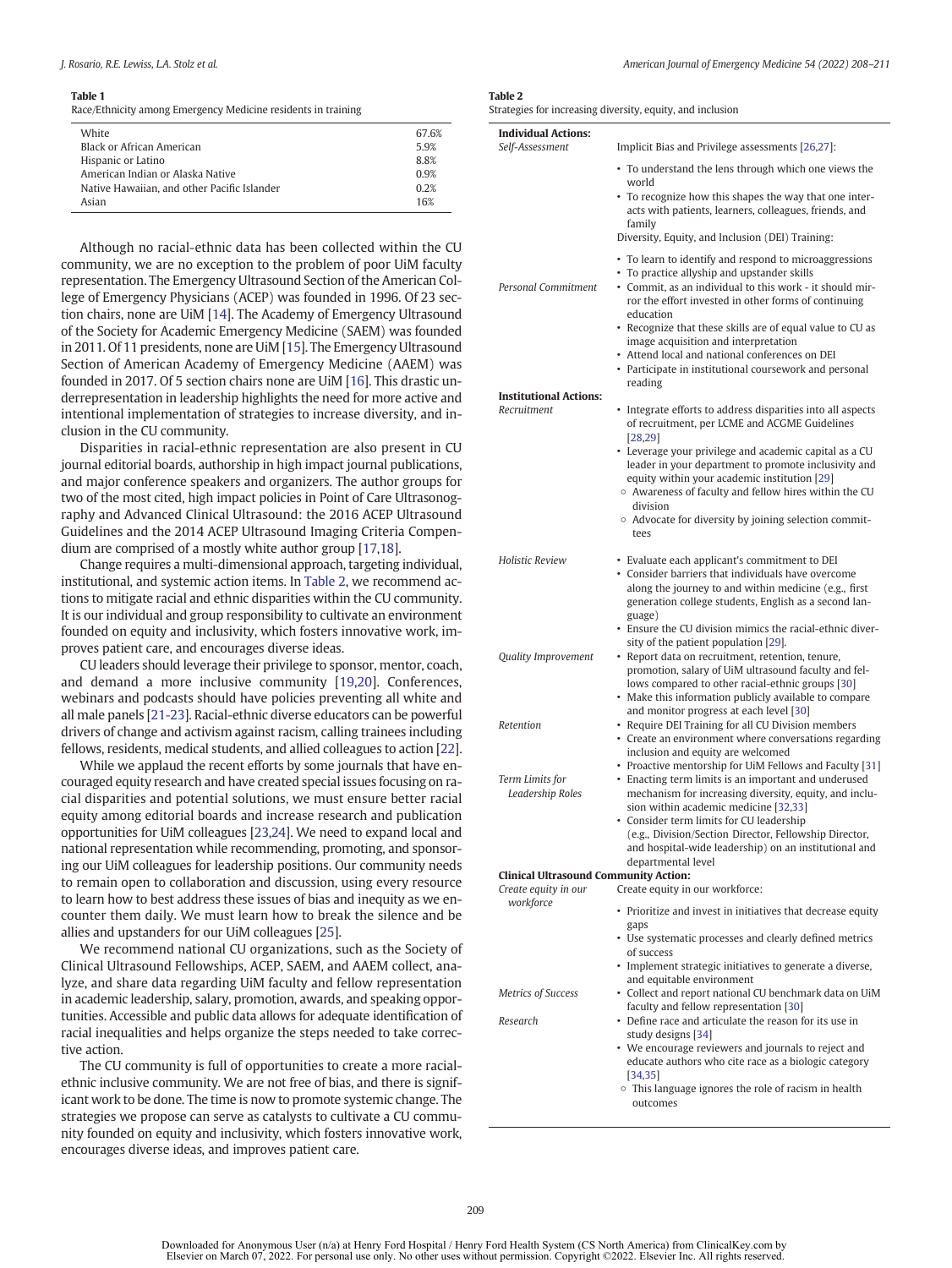<span id="page-4-0"></span>

| Speakers, leaders and<br>representatives | • Commit to diverse speaker, author, and leadership<br>groups throughout emergency ultrasound<br>organizations, podcasts, webinars, and conferences<br>[35] |
|------------------------------------------|-------------------------------------------------------------------------------------------------------------------------------------------------------------|
|                                          | • Reject the argument that qualified UiM physicians do<br>not exist                                                                                         |
|                                          | • Refuse to participate in a non-representative group<br>• Use academic power to ensure UiM physician inclu-<br>sion                                        |
| Mentorship                               | • Commit to term limits for all national leadership roles<br>• Proactively recruit, mentor, and promote UiM in CU<br>[36]                                   |

• Position UiM junior faculty for future roles within national CU organizations

• Provide mentorship and networking with their growth in mind

DEI, Diversity, Equity, and Inclusion; LCME, Liaison Committee on Medical Education; ACGME, Accreditation Council for Graduate Medical Education; UiM, Underrepresented in Medicine.

#### 1. Presentations

None.

### Financial/Grant support

None.

### Author contributions

All authors contributed to drafting of the manuscript and critical revision of the manuscript for important intellectual content.

#### CRediT authorship contribution statement

Javier Rosario: Data curation, Project administration, Writing original draft, Writing – review & editing.

#### Declaration of Competing Interest

JA, DA, SA, ASD, JR, REL, LN, NP, LAS, RDH, SK report no conflicts of interest.

RBL has received funding personally from Philips Healthcare and Butterfly Network, Inc. for consulting.

AJW reports grant money from the Agency for Healthcare Research and Quality to conduct research conceived and written by Anthony J Weekes MD MSc from Carolinas Medical Center at Atrium Health.

AJW reports grant money to Atrium Health to conduct research conceived and sponsored by Scanwell Health, Inc.

REL is a member of the medical advisory board of EchoNous.

AL is a consultant for EchoNous.

MD has received funding personally from National Institutes of Health to conduct research conceived and written by Marina Del Rios, MD, MS from University of Illinois at Chicago.

MD is a paid member of the Medscape Steering Committee Elevating Health Equity.

MG reported grant funding from the Centers for Disease Control and Prevention, Society for Academic Emergency Medicine, Emergency Medicine Foundation, and the Council of Residency Directors in Emergency Medicine.

#### References

[1] Jervis R, Plevin R, Hughes T. Worked to death: Latino farmworkers have long been denied basic rights. SARS-CoV-2 showed how deadly racism could be. USA Today; 2020 Oct 24, 2020. Available at: [https://www.usatoday.com/in-depth/news/](https://www.usatoday.com/in-depth/news/nation/2020/10/21/covid-how-virus-racism-devastated-latino-farmworkers-california/5978494002/) [nation/2020/10/21/covid-how-virus-racism-devastated-latino-farmworkers](https://www.usatoday.com/in-depth/news/nation/2020/10/21/covid-how-virus-racism-devastated-latino-farmworkers-california/5978494002/)[california/5978494002/.](https://www.usatoday.com/in-depth/news/nation/2020/10/21/covid-how-virus-racism-devastated-latino-farmworkers-california/5978494002/) (Accessed March 9 2021).

- [2] [Institute of Medicine \(US\) Committee on Institutional and Policy-Level Strategies for](http://refhub.elsevier.com/S0735-6757(22)00098-5/rf0010) [Increasing the Diversity of the U.S. Healthcare Workforce. In: Smedley BD, Stith](http://refhub.elsevier.com/S0735-6757(22)00098-5/rf0010) [Butler A, Bristow LR, editors. In the Nation](http://refhub.elsevier.com/S0735-6757(22)00098-5/rf0010)'s compelling interest: ensuring diversity [in the health-care workforce. Washington \(DC\): National Academies Press \(US\);](http://refhub.elsevier.com/S0735-6757(22)00098-5/rf0010) [2004.](http://refhub.elsevier.com/S0735-6757(22)00098-5/rf0010)
- [3] Marcelin JR, Siraj DS, Victor R, Kotadia S, Maldonado YA. The impact of unconscious Bias in healthcare: how to recognize and mitigate it. J Infect Dis. 2019 Aug 20;220 (220 Suppl 2):S62–73. [https://doi.org/10.1093/infdis/jiz214. \[PMID: 31430386\].](https://doi.org/10.1093/infdis/jiz214)
- [4] U.S. Census Bureau. QuickFacts United States Population. Retrieved from: [https://](https://www.census.gov/quickfacts/fact/table/US/RHI125219) [www.census.gov/quickfacts/fact/table/US/RHI125219;](https://www.census.gov/quickfacts/fact/table/US/RHI125219) 2011. (Accessed March 8 2021).
- [5] Association of American Medical Colleges. Underrepresented in Medicine Definition; Initiatives; AAMC [Internet]. Available at: [https://www.aamc.org/initiatives/urm/;](https://www.aamc.org/initiatives/urm/) 2004.
- [6] Association of American Medical Colleges. Diversity in medicine: facts and figures 2019; data & reports; AAMC [Internet]. Available from: [https://www.aamc.org/](https://www.aamc.org/data-reports/workforce/report/diversity-medicine-facts-and-figures-2019) [data-reports/workforce/report/diversity-medicine-facts-and-](https://www.aamc.org/data-reports/workforce/report/diversity-medicine-facts-and-figures-2019)figures-2019; 2019. (Accessed March 8 2021).
- [7] [Landry AM, Stevens J, Kelly SP, Sanchez LD, Fisher J. Under-represented minorities in](http://refhub.elsevier.com/S0735-6757(22)00098-5/rf0035) [emergency medicine. J Emerg Med. 2013;45\(1\):100](http://refhub.elsevier.com/S0735-6757(22)00098-5/rf0035)–4. doi: S0736-4679(12)01588- [0 \[pii\].](http://refhub.elsevier.com/S0735-6757(22)00098-5/rf0035)
- [8] Association of American Medical Colleges. Report on residents: number of active MD residents, by Race/Ethnicity (Alone or In Combination) and GME specialty; Data & Reports; AAMC [Internet]. Available from: [https://www.aamc.org/data-reports/](https://www.aamc.org/data-reports/students-residents/interactive-data/report-residents/2020/table-b5-md-residents-race-ethnicity-and-specialty) [students-residents/interactive-data/report-residents/2020/table-b5-md-residents](https://www.aamc.org/data-reports/students-residents/interactive-data/report-residents/2020/table-b5-md-residents-race-ethnicity-and-specialty)[race-ethnicity-and-specialty](https://www.aamc.org/data-reports/students-residents/interactive-data/report-residents/2020/table-b5-md-residents-race-ethnicity-and-specialty); 2020. (Accessed March 8 2021).
- [9] Lett LA, Orji WU, Sebro R. Declining racial and ethnic representation in clinical academic medicine: a longitudinal study of 16 US medical specialties. PLoS One. 2018 Nov 16.;13(11):e0207274. [https://doi.org/10.1371/journal.pone.0207274.](https://doi.org/10.1371/journal.pone.0207274)
- [10] Yu PT, Parsa PV, Hassanein O, Rogers SO, Chang DC, Minorities struggle to advance in academic medicine: a 12-y review of diversity at the highest levels of America's teaching institutions. J Surg Res. 2013 Jun 15;182(2):212–8. [https://doi.org/10.](https://doi.org/10.1016/j.jss.2012.06.049) [1016/j.jss.2012.06.049. Epub 2012 Jul 17. PMID: 23582226.](https://doi.org/10.1016/j.jss.2012.06.049)
- [11] Serchen J, Doherty R, Atiq O, Hilden D. Racism and health in the United States: A policy statement from the American college of physicians [published online ahead of print, 2020 Jun 19]. Ann Intern Med. 2020. [https://doi.org/10.7326/M20-4195.](https://doi.org/10.7326/M20-4195)
- [12] [Torres MB, Salles A, Cochran A. Recognizing and reacting to microaggressions in](http://refhub.elsevier.com/S0735-6757(22)00098-5/rf0060) [medicine and surgery. JAMA Surg. 2019;154\(9\):868](http://refhub.elsevier.com/S0735-6757(22)00098-5/rf0060)–72. doi:10.
- [13] Molina MF, Landry AI, Chary AN, Burnett-Bowie SM. Addressing the elephant in the room: microaggressions in medicine. Ann Emerg Med. 2020 Oct;76(4):387–91. [https://doi.org/10.1016/j.annemergmed.2020.04.009.](https://doi.org/10.1016/j.annemergmed.2020.04.009)
- [14] Emergency Ultrasound Section. How we serve: Ultrasound section past leaders; ACEP [Internet]. Available at: [https://www.acep.org/how-we-serve/sections/](https://www.acep.org/how-we-serve/sections/emergency-ultrasound/) [emergency-ultrasound/;](https://www.acep.org/how-we-serve/sections/emergency-ultrasound/) 2021. (Accessed August 18 2021).
- [15] Academy of Emergency Ultrasound. About us: Past leaders; SAEM [Internet]. Available at: [https://www.saem.org/about-saem/academies-interest-groups-af](https://www.saem.org/about-saem/academies-interest-groups-affiliates2/aeus/about-aeus/aeus-executive-committee/past-leaders)filiates2/ [aeus/about-aeus/aeus-executive-committee/past-leaders](https://www.saem.org/about-saem/academies-interest-groups-affiliates2/aeus/about-aeus/aeus-executive-committee/past-leaders); 2021. (Accessed August 18 2021).
- [16] Emergency Ultrasound Section. Leadership Council; AAEM [Internet]. Available at:. <https://www.aaem.org/get-involved/sections/eus/about/leadership/>; 2021.
- [17] American College of Emergency Physicians. Emergency ultrasound guidelines. Ann Emerg Med. 2009;53(4):550–70. [https://doi.org/10.1016/j.annemergmed.2008.12.](https://doi.org/10.1016/j.annemergmed.2008.12.013) [013.](https://doi.org/10.1016/j.annemergmed.2008.12.013)
- [18] American College of Emergency Physicians. Emergency ultrasound imaging criteria compendium. American College of Emergency Physicians. Ann Emerg Med. 2006; 48(4):487–510. [https://doi.org/10.1016/j.annemergmed.2006.07.946.](https://doi.org/10.1016/j.annemergmed.2006.07.946)
- [19] Laurencin CT, Murray M. An American crisis: the lack of black men in medicine. J Racial Ethn Health Disparities. 2017;4(3):317–21. [https://doi.org/10.1007/s40615-](https://doi.org/10.1007/s40615-017-0380-y [doi]) [017-0380-y \[doi\].](https://doi.org/10.1007/s40615-017-0380-y [doi])
- [20] Davenport D, Alvarez A, Natesan S, et al. Faculty recruitment, retention, and representation in leadership: an evidence-based guide to best practices for diversity, equity, and inclusion from the council of residency directors in emergency medicine. West J Emerg Med. 2022;23(1):62–71. [https://doi.org/10.5811/westjem.2021.8.](https://doi.org/10.5811/westjem.2021.8.53754) [53754. Published 2022 Jan 3.](https://doi.org/10.5811/westjem.2021.8.53754)
- [21] Blackstock U. 'Why black doctors like me are leaving faculty positions in academic medical centers' STAT news. Jan 16, 2020. Available at: [https://www.statnews.](https://www.statnews.com/2020/01/16/black-doctors-leaving-faculty-positions-academic-medical-centers/) [com/2020/01/16/black-doctors-leaving-faculty-positions-academic-medical](https://www.statnews.com/2020/01/16/black-doctors-leaving-faculty-positions-academic-medical-centers/)[centers/;](https://www.statnews.com/2020/01/16/black-doctors-leaving-faculty-positions-academic-medical-centers/) 2020.
- [22] [Kamal Salmaan, Trivedi Shreya P, Essien Utibe R, Nematollahi Saman. Podcasting: a](http://refhub.elsevier.com/S0735-6757(22)00098-5/rf0110) [medium for amplifying racial justice discourse, re](http://refhub.elsevier.com/S0735-6757(22)00098-5/rf0110)flection, and representation within [graduate medical education. J Grad Med Educ. 2021;13\(1\):29](http://refhub.elsevier.com/S0735-6757(22)00098-5/rf0110)–32. 10.4300/JGME-D-[20-00990.1.](http://refhub.elsevier.com/S0735-6757(22)00098-5/rf0110)
- [23] Time to end the Manel tradition. The NIH Director. Available at:. [https://www.nih.](https://www.nih.gov/about-nih/who-we-are/nih-director/statements/time-end-manel-tradition) [gov/about-nih/who-we-are/nih-director/statements/time-end-manel-tradition;](https://www.nih.gov/about-nih/who-we-are/nih-director/statements/time-end-manel-tradition) June 12, 2019. (Accessed August 18 2021).
- [24] The Lancet Group"s commitments to gender equity and diversity. The Lancet [Internet]. Available at: <https://www.thelancet.com/diversity>. (Accessed August 18 2021).
- [25] Hackworth JM, Kotagal M, Bignall 2nd ONR, Unaka N, Matheny Antommaria AH. Microaggressions: Privileged observers' duty to act and what they can do [published online ahead of print, 2021 Aug 20]. Pediatrics. 2021. e2021052758. [https://doi.org/](https://doi.org/10.1542/peds.2021-052758) [10.1542/peds.2021-052758.](https://doi.org/10.1542/peds.2021-052758)
- [26] Chapman EN, Kaatz A, Carnes M. Physicians and implicit bias: how doctors may unwittingly perpetuate health care disparities. J Gen Intern Med. 2013;28(11): 1504–10. [https://doi.org/10.1007/s11606-013-2441-1.](https://doi.org/10.1007/s11606-013-2441-1)